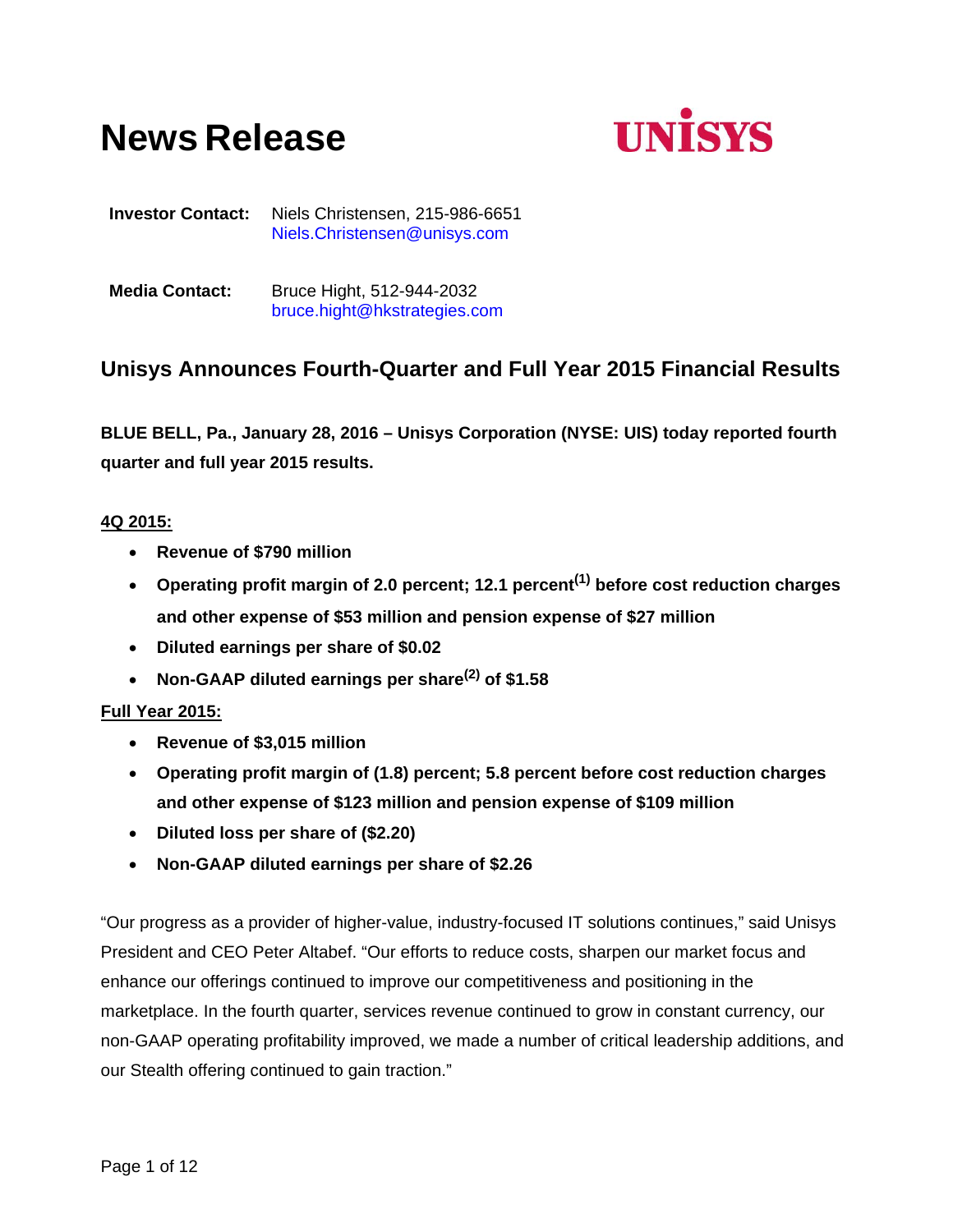## **Summary of Business Results**

- Fourth quarter 2015
	- o Company:
		- Revenue of \$790 million declined 13 percent year-over-year; down 6 percent in constant currency<sup>(3)</sup> as Services revenue growth in constant currency was offset by lower Technology revenue.
		- Overall operating profit margin of 2.0 percent includes cost reduction charges and other expense and pension expense. Fourth quarter 2015 non-GAAP operating profit margin was 12.1 percent, an increase of 100 basis points from the prior year.
	- o Services:
		- Service revenue, which represented 82 percent of total revenue, declined by 6 percent, growing 2 percent in constant currency; the fourth consecutive quarter of year-over-year growth in constant currency principally reflected higher Application Services revenue.
		- Services operating profit margin was 3.6 percent, an increase of 20 basis points from the prior year, reflecting the benefit of cost reduction actions taken in 2015.
	- o Technology:
		- Technology revenue, which represented 18 percent of total revenue, declined 35 percent, down 30 percent in constant currency, reflecting reduced ClearPath Forward™ revenue, which can vary significantly from quarter-to-quarter based on the timing of license renewals, and lower sales of low-margin third party equipment.
		- Operating profit margin improved to 46.8 percent from 36.1 percent in the prior year due to a higher proportion of software revenue and the benefit of operating cost reductions.
- Full Year 2015
	- o Company:
		- Revenue of \$3,015 million declined 10 percent year-over-year; down 2 percent in constant currency, reflecting lower Technology revenue.
		- Overall operating profit margin of (1.8) percent includes cost reduction charges and other expense and pension expense.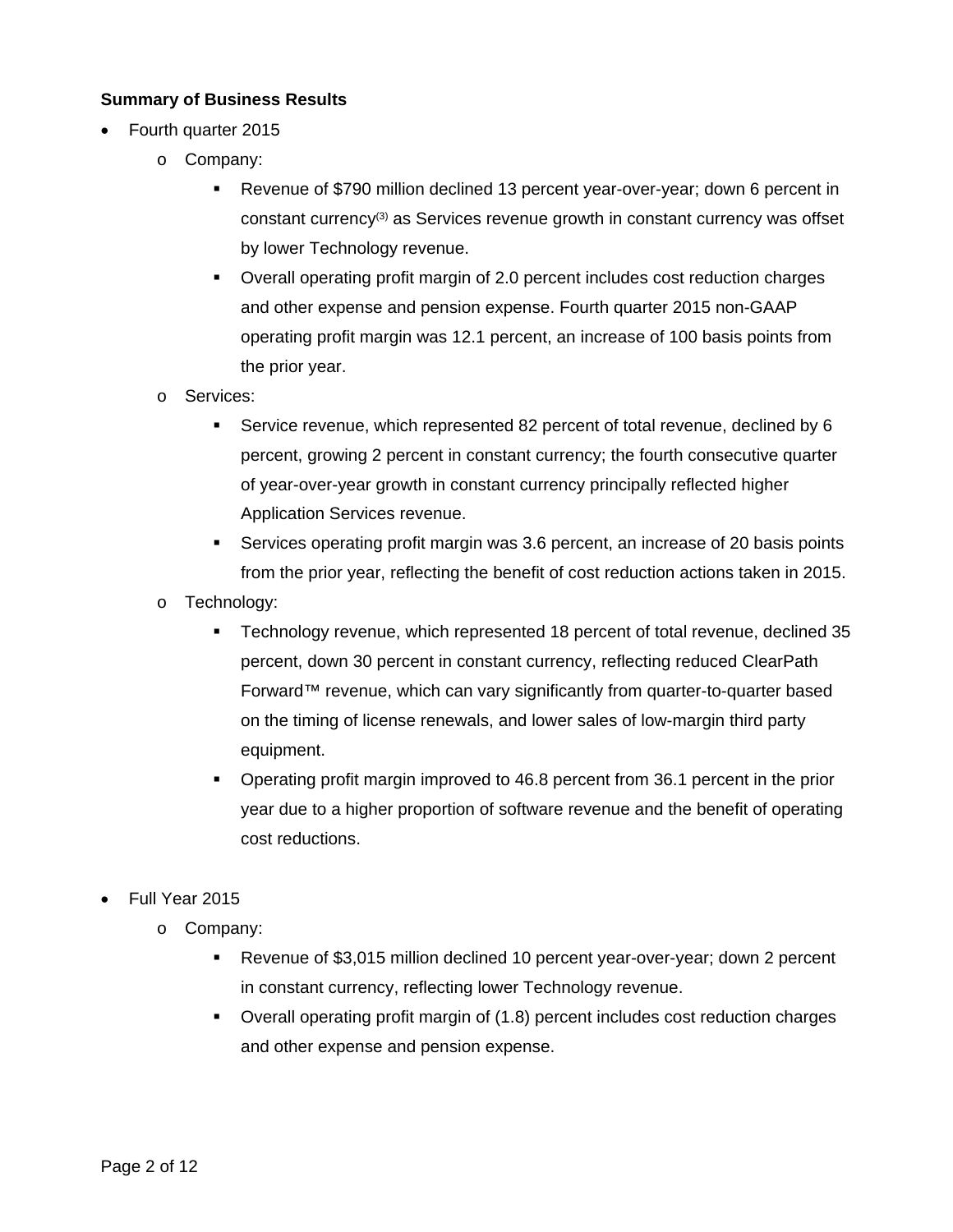- o Services:
	- Services revenue, which represented 86 percent of total revenue, declined by 6 percent, growing 2 percent in constant currency. The growth in constant currency principally reflected higher Application Services revenue.
	- Services operating profit margin was 2.3 percent, a decrease of 110 basis points from the prior year, reflecting the impact of currency, which offset the benefit of cost reduction actions taken in 2015.
- o Technology:
	- Technology revenue, which represented 14 percent of total revenue, declined 28 percent, down 22 percent in constant currency, reflecting reduced ClearPath Forward™ revenue and lower sales of low-margin third party equipment.
	- Technology operating profit margin improved to 24.8 percent from 21.9 percent in the prior year due to operating cost reductions.

## **Cash Flow**

- Fourth quarter 2015 free cash flow<sup>(4)</sup> of \$63 million rose 73 percent year-over-year due principally to lower capital expenditures. Adjusted free cash flow<sup>(5)</sup> in fourth quarter 2015 doubled from the prior year to \$117 million.
- Full year 2015 free cash flow usage of \$213 million, an increase of \$121 million from 2014, included \$59 million in cost reduction payments and the impact of \$48 million in delayed receivable payments from a large Public Sector client, which were not received until January 2016. Adjusted free cash flow usage of \$6 million in 2015 declined \$98 million from 2014.
- The company ended 2015 with \$365 million in cash.

## **2016 Outlook**

Unisys will discuss the 2016 outlook during the quarterly earnings conference call.

## **Conference Call**

Unisys will hold a conference call today at 5:30 p.m. Eastern Time to discuss its results. The listenonly Webcast, as well as the accompanying presentation materials, can be accessed on the Unisys Investor Web site at www.unisys.com/investor. Following the call, an audio replay of the Webcast, and accompanying presentation materials, can be accessed through the same link.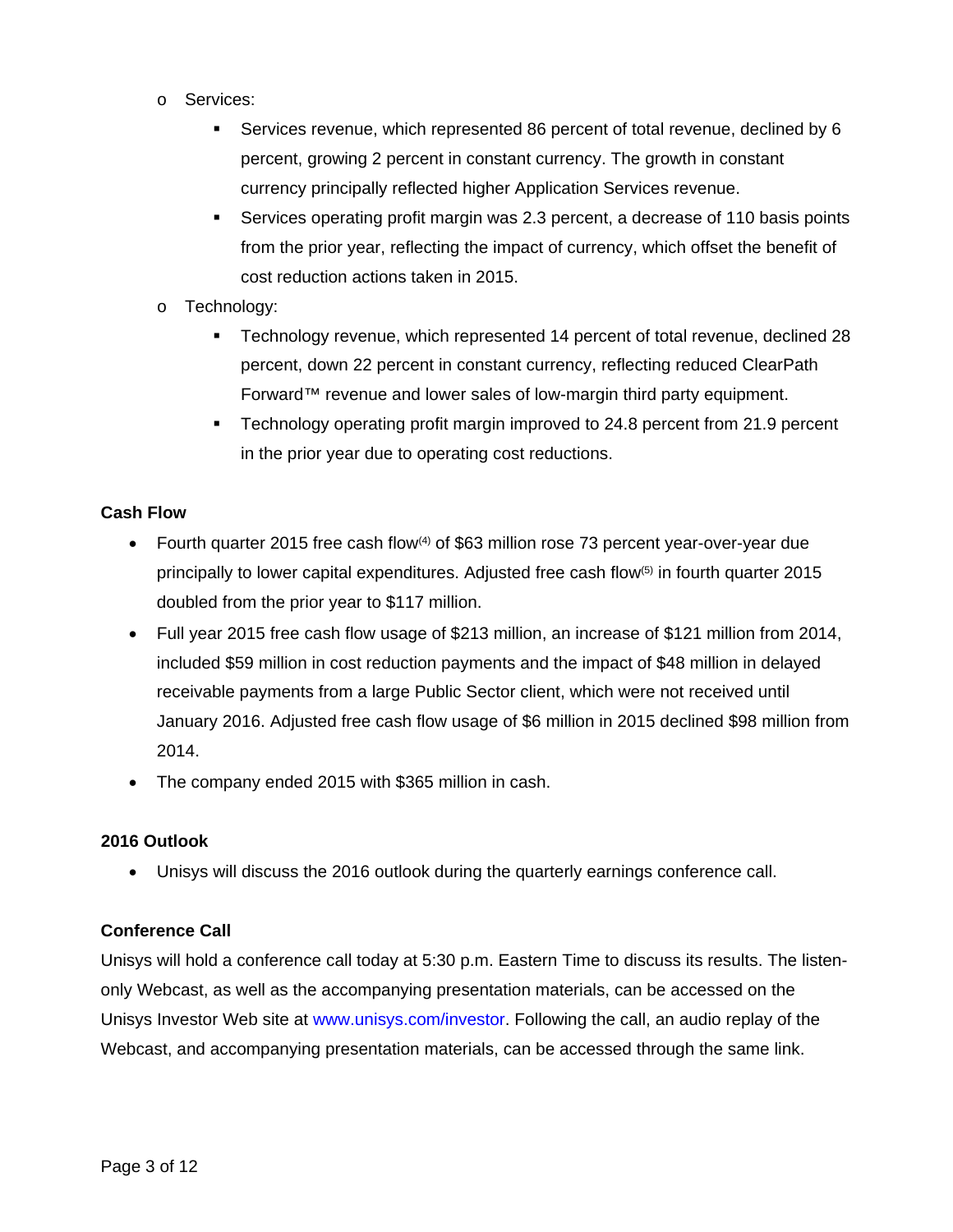### **Non-GAAP Information**

Unisys reports its results in accordance with Generally Accepted Accounting Principles (GAAP) in the United States. However, in an effort to provide investors with additional perspective regarding the company's results as determined by GAAP, the company also discusses, in its earnings press release and/or earnings presentation materials, non-GAAP information which management believes provides useful information to investors. Management uses supplemental non-GAAP financial measures internally to understand, manage and evaluate the business and assess operational alternatives.

Non-GAAP measures are not intended to be considered in isolation or as substitutes for results determined in accordance with GAAP and should be read only in conjunction with our consolidated financial statements prepared in accordance with GAAP. (See GAAP to non-GAAP reconciliations attached.)

(1) **Non-GAAP operating profit** – During the fourth quarter and full year 2015, Unisys recorded pretax pension expense and a pretax charge in connection with cost reduction actions and other expense. In order to provide investors with additional understanding of the company's operating results, these changes are excluded from the operating profit.

 (2) **Non-GAAP diluted earnings per share –** During the fourth quarter and full year 2015, Unisys recorded pension expense, net of tax, and a charge, net of tax, in connection with cost reduction actions and other expense. In an effort to provide investors with a perspective on the company's earnings without these charges, they are excluded from the non-GAAP diluted earnings/loss per share calculations.

(3) **Constant currency** – The company refers to growth rates in constant currency or on a constant currency basis so that the business results can be viewed without the impact of fluctuations in foreign currency exchange rates to facilitate comparisons of the company's business performance from one period to another. Constant currency is calculated by retranslating current and prior period results at a consistent rate.

(4) **Free cash flow** – The company defines free cash flow as cash flow from operations less capital expenditures. Management believes this measure gives investors an additional perspective on cash flow from operating activities in excess of amounts required for reinvestment.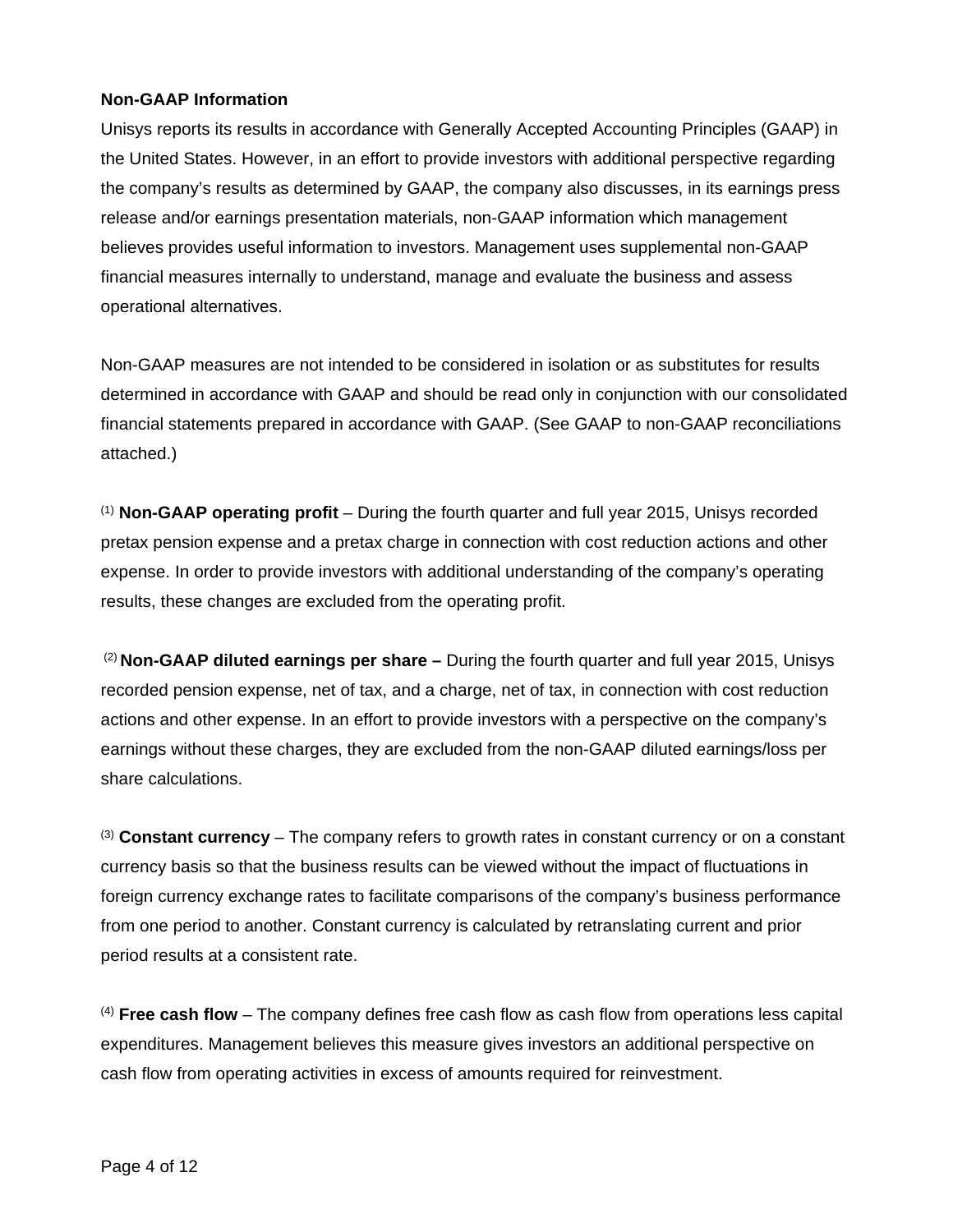(5) **Adjusted free cash flow** – Adjusted free cash flow provides free cash flow before the company's pension contributions or cost reduction payments in an effort to provide investors with a perspective on the company's free cash flow generation before these items.

#### **About Unisys**

Unisys is a global information technology company that works with many of the world's largest companies and government organizations to solve their most pressing IT and business challenges. Unisys specializes in providing integrated, leading-edge solutions to clients in the government, financial services and commercial markets. With more than 20,000 employees serving clients around the world, Unisys offerings include cloud and infrastructure services, application services, security solutions, and high-end server technology. For more information, visit www.unisys.com.

#### **Forward-Looking Statements**

Any statements contained in this release that are not historical facts are forward-looking statements as defined in the Private Securities Litigation Reform Act of 1995. Forward-looking statements include, but are not limited to, any projections of earnings, revenues, or other financial items; any statements of the company's plans, strategies or objectives for future operations; statements regarding future economic conditions or performance; and any statements of belief or expectation. All forward-looking statements rely on assumptions and are subject to various risks and uncertainties that could cause actual results to differ materially from expectations. Risks and uncertainties that could affect the company's future results include the company's ability to effectively anticipate and respond to volatility and rapid technological innovation in its industry; the company's ability to maintain and grow its technology business; the company's ability to improve margins in its services business; the company's ability to drive efficiencies across all of its operations; the company's significant pension obligations and requirements to make significant cash contributions to its defined benefit plans; financial market conditions that may inhibit the company's ability to access capital and credit markets to address its liquidity needs; the company's ability to attract, motivate and retain experienced and knowledgeable personnel in key positions; the potential adverse effects of aggressive competition in the information services and technology marketplace; the company's ability to retain significant clients; the company's contracts may not be as profitable as expected or provide the expected level of revenues; cybersecurity breaches could result in significant costs and could harm the company's business and reputation; a significant disruption in the company's IT systems could adversely affect the company's business and reputation; the company may face damage to its reputation or legal liability if its clients are not satisfied with its services or products; the performance and capabilities of third parties with whom the company has commercial relationships; the adverse effects of global economic conditions, acts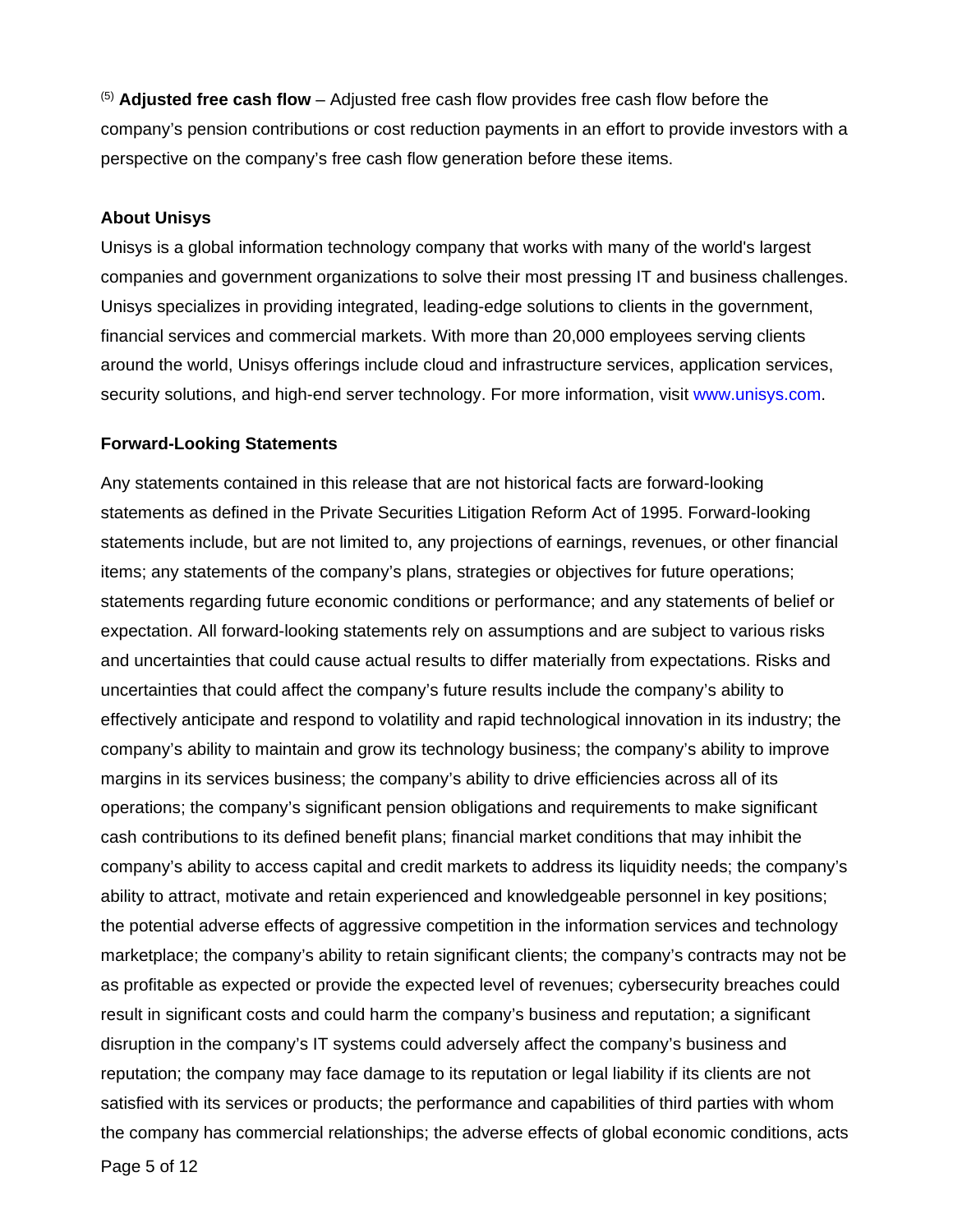of war, terrorism or natural disasters; contracts with U.S. governmental agencies may subject the company to audits, criminal penalties, sanctions and other expenses and fines; the risks of doing business internationally when a significant portion of the company's revenue is derived from international operations; the potential for intellectual property infringement claims to be asserted against the company or its clients; the possibility that pending litigation could affect the company's results of operations or cash flow; the business and financial risk in implementing future dispositions or acquisitions; and the company's consideration of all available information following the end of the year and before the filing of the Form 10-K and the possible impact of this subsequent event information on its financial statements for the reporting period. Additional discussion of factors that could affect the company's future results is contained in its periodic filings with the Securities and Exchange Commission. The company assumes no obligation to update any forward-looking statements.

#### **###**

#### RELEASE NO.: 0128/9388

Unisys and other Unisys products and services mentioned herein, as well as their respective logos, are trademarks or registered trademarks of Unisys Corporation. Any other brand or product referenced herein is acknowledged to be a trademark or registered trademark of its respective holder.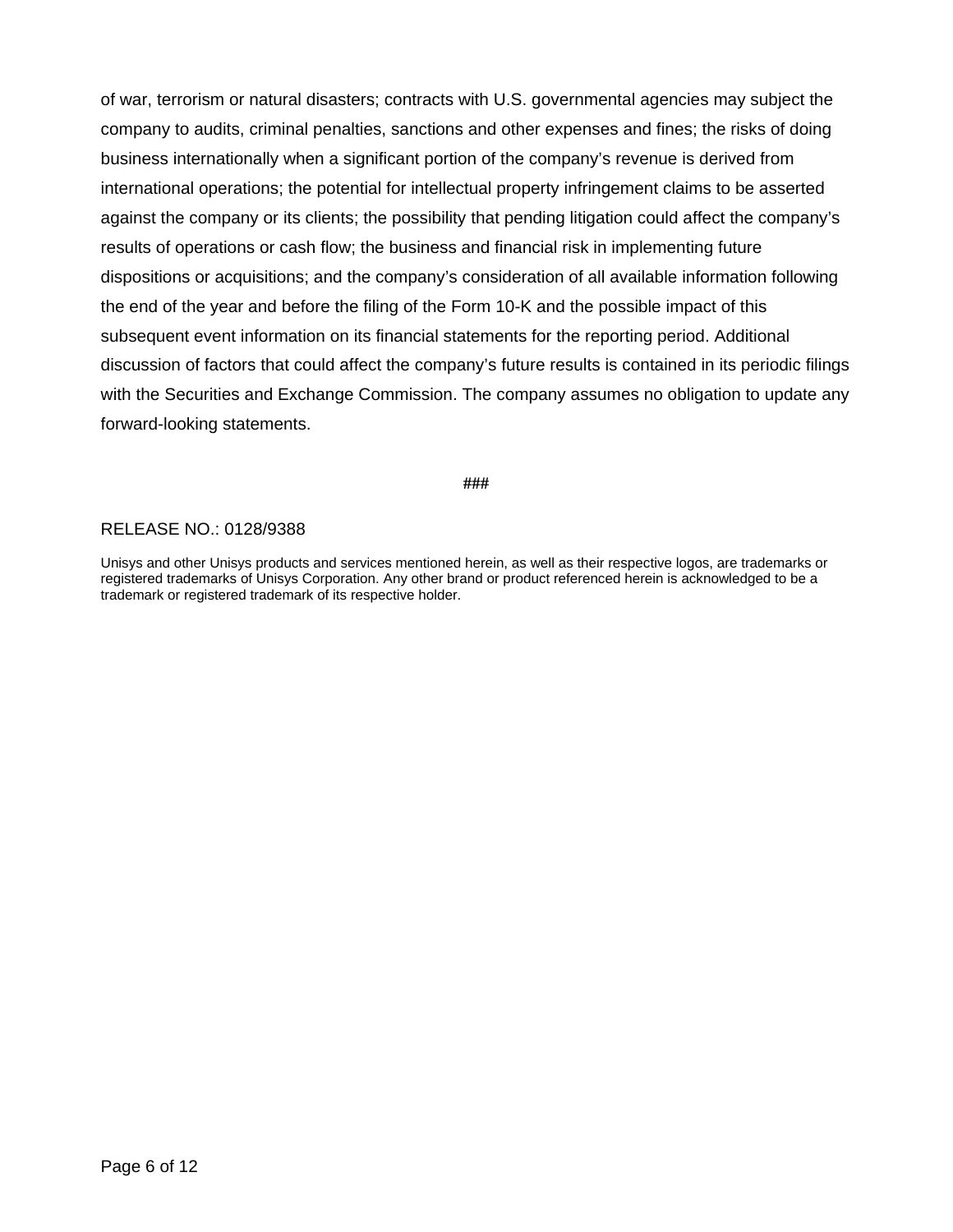#### UNISYS CORPORATION CONSOLIDATED STATEMENTS OF INCOME (Unaudited) (Millions, except per share data)

Three Months The Year Ended December 31 Ended December 31  $-2015$   $-2014$   $-2015$   $-2015$   $-2015$ Revenue Services \$649.1 \$688.7 \* \$2,605.6 \$2,785.7 \* Technology 140.8 217.1 \* 409.5 570.7 \* -------- -------- -------- -------- 789.9 905.8 3,015.1 3,356.4 Costs and expenses Cost of revenue: Services 592.0 573.9 \* 2,306.7 2,337.8 \* Technology 11 ----38.9 ----87.2 \* ---167.5 ---240.8 \* 630.9 661.1 2,474.2 2,578.6 Selling, general and 130.0 144.0 519.6 554.1 Research and development \_\_\_\_13.2 \_\_\_\_18.3 \_\_\_\_\_76.4 \_\_\_\_68.8  $-274.1$   $-823.4$   $-3.070.2$   $-3.201.5$ Operating profit (loss) 15.8 82.4 (55.1) 154.9 Interest expense 3.6 2.6 11.9 9.2 Other income (expense), net 0.2 8.8 8.2 (0.2) -------- -------- -------- -------- Income (loss) before income taxes 12.4 88.6 (58.8) 145.5 Provision for income taxes 11.1 23.9 44.4 86.2 -------- -------- -------- -------- Consolidated net income (loss) 1.3 64.7 (103.2) 59.3 Net income attributable to noncontrolling interests 0.2 2.9 6.7 12.6 -------- -------- -------- -------- Net income (loss) attributable to Unisys Corporation 1.1 61.8 (109.9) 46.7 Preferred stock dividend  $2.7$  -------- -------- -------- -------- Net income (loss) attributable to Unisys Corporation common shareholders \$1.1 \$61.8 (\$109.9) \$44.0 ======== ======== ======== ======== Earnings (loss) per common share attributable to Unisys Corporation Basic \$ .02 \$ 1.24 (\$ 2.20) \$ .89 ======== ======== ======== ======== Diluted \$ .02 \$ 1.24 (\$ 2.20) \$ .89 ======== ======== ======== ======== Shares used in the per share computations (thousands): Basic 49,937 49,689 49,905 49,280 Diluted 50,049 49,948 49,905 49,584

\* Changed to conform with the 2015 presentation.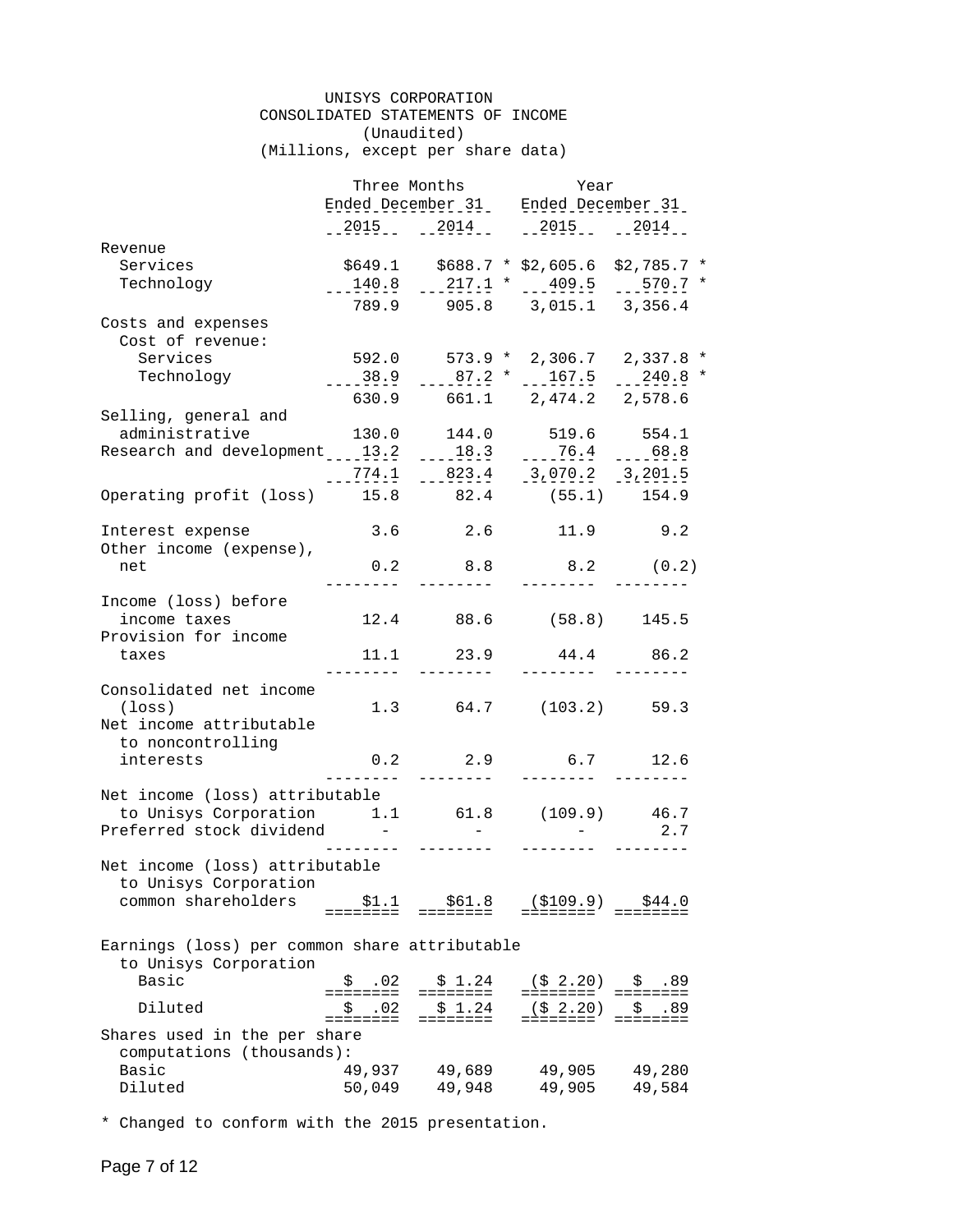#### UNISYS CORPORATION SEGMENT RESULTS (Unaudited) (Millions)

|                                                  |                                                                                 | Elimi-                 |                                |                                                                         |  |
|--------------------------------------------------|---------------------------------------------------------------------------------|------------------------|--------------------------------|-------------------------------------------------------------------------|--|
|                                                  | Total                                                                           | nations                | Services                       | Technology                                                              |  |
| Three Months Ended                               |                                                                                 |                        |                                |                                                                         |  |
| December 31, 2015                                |                                                                                 |                        |                                |                                                                         |  |
|                                                  |                                                                                 |                        |                                |                                                                         |  |
| Customer revenue                                 | \$789.9                                                                         |                        | \$649.1                        | \$140.8                                                                 |  |
| Interseqment                                     |                                                                                 | ( \$8.4)               | $\mathcal{L}_{\text{max}} = 1$ | 8.4                                                                     |  |
|                                                  |                                                                                 | --------               | .                              | ________                                                                |  |
| Total revenue                                    | \$789.9                                                                         | $($ \$8.4) \$649.1     |                                | \$149.2                                                                 |  |
|                                                  | ========                                                                        | ========               | ========                       | ========                                                                |  |
| Gross profit percent                             | 20.1%                                                                           |                        | 16.2%                          | 68.4%                                                                   |  |
|                                                  | ========                                                                        |                        | ========                       | ========                                                                |  |
| Operating profit                                 |                                                                                 |                        |                                |                                                                         |  |
| percent                                          | $2.0\%$                                                                         |                        | 3.6%                           | 46.8%                                                                   |  |
|                                                  | ========                                                                        |                        | ========                       | $\qquad \qquad \equiv \equiv \equiv \equiv \equiv \equiv \equiv \equiv$ |  |
| Three Months Ended                               |                                                                                 |                        |                                |                                                                         |  |
| December 31, 2014 *                              |                                                                                 |                        |                                |                                                                         |  |
| Customer revenue                                 | \$905.8                                                                         |                        | \$688.7                        | \$217.1                                                                 |  |
| Intersegment                                     |                                                                                 | ( \$35.5)              |                                | 35.5                                                                    |  |
|                                                  | ---------                                                                       | ---------              | --------                       | --------                                                                |  |
| Total revenue                                    | \$905.8                                                                         | ( \$35.5)              | \$688.7                        | \$252.6                                                                 |  |
|                                                  | ========                                                                        | ========               | $=$ $=$ $=$ $=$ $=$ $=$ $=$    | <b>EEEEEEEE</b>                                                         |  |
| Gross profit percent                             | 27.0%                                                                           |                        | 17.9%                          | 58.2%                                                                   |  |
|                                                  | ========                                                                        |                        | ========                       | $= = = = = = = = =$                                                     |  |
| Operating profit                                 |                                                                                 |                        |                                |                                                                         |  |
| percent                                          | 9.1%                                                                            |                        | 3.4%                           | 36.1%                                                                   |  |
|                                                  | $=$ = = = = = = =                                                               |                        | ========                       | $= = = = = = = = =$                                                     |  |
|                                                  |                                                                                 |                        |                                |                                                                         |  |
| Year Ended                                       |                                                                                 |                        |                                |                                                                         |  |
| December 31, 2015                                |                                                                                 |                        |                                |                                                                         |  |
| Customer revenue                                 | \$3,015.1                                                                       |                        | \$2,605.6                      | \$409.5                                                                 |  |
| Intersegment                                     |                                                                                 | ( \$49.0)              | 0.1                            | 48.9                                                                    |  |
|                                                  | . <u>.</u> .                                                                    | ---------              | --------                       | --------                                                                |  |
| Total revenue                                    | \$3,015.1                                                                       | (\$49.0) \$2,605.7     |                                | \$458.4                                                                 |  |
|                                                  | $=$ = = = = = = =                                                               |                        | ========  ========             | $= = = = = = = = =$                                                     |  |
|                                                  |                                                                                 |                        |                                |                                                                         |  |
| Gross profit percent 17.9%                       |                                                                                 |                        | 15.8%                          | 55.3%                                                                   |  |
|                                                  | $=$ = = = = = = =                                                               |                        | ========                       | $\equiv \equiv \equiv \equiv \equiv \equiv \equiv \equiv$               |  |
| Operating profit                                 |                                                                                 |                        |                                |                                                                         |  |
| (loss) percent                                   | (1.8)                                                                           |                        | 2.3%                           | 24.8%                                                                   |  |
|                                                  | ========                                                                        |                        | ========                       | ========                                                                |  |
| Year Ended                                       |                                                                                 |                        |                                |                                                                         |  |
| December 31, 2014 *                              |                                                                                 |                        |                                |                                                                         |  |
|                                                  |                                                                                 |                        |                                |                                                                         |  |
| Customer revenue                                 | \$3,356.4                                                                       |                        | \$2,785.7                      | \$570.7                                                                 |  |
| Intersegment                                     | .                                                                               | ( \$58.4)<br>--------- | 0.3<br>--------                | 58.1<br>--------                                                        |  |
|                                                  |                                                                                 |                        |                                |                                                                         |  |
| Total revenue                                    | \$3,356.4<br>========                                                           | (\$58.4) \$2,786.0     |                                | \$628.8                                                                 |  |
|                                                  |                                                                                 | ========  ========     |                                |                                                                         |  |
|                                                  |                                                                                 |                        | 17.4%                          |                                                                         |  |
| Gross profit percent 23.2%                       |                                                                                 |                        |                                | 55.3%                                                                   |  |
|                                                  | ========                                                                        |                        | ========                       | <b>EEEEEEEE</b>                                                         |  |
| Operating profit                                 |                                                                                 |                        |                                |                                                                         |  |
| percent                                          | 4.6%<br>$\qquad \qquad \equiv \equiv \equiv \equiv \equiv \equiv \equiv \equiv$ |                        | 3.4%<br>========               | 21.9%<br>$=$ = = = = = = =                                              |  |
| * Changed to conform with the 2015 presentation. |                                                                                 |                        |                                |                                                                         |  |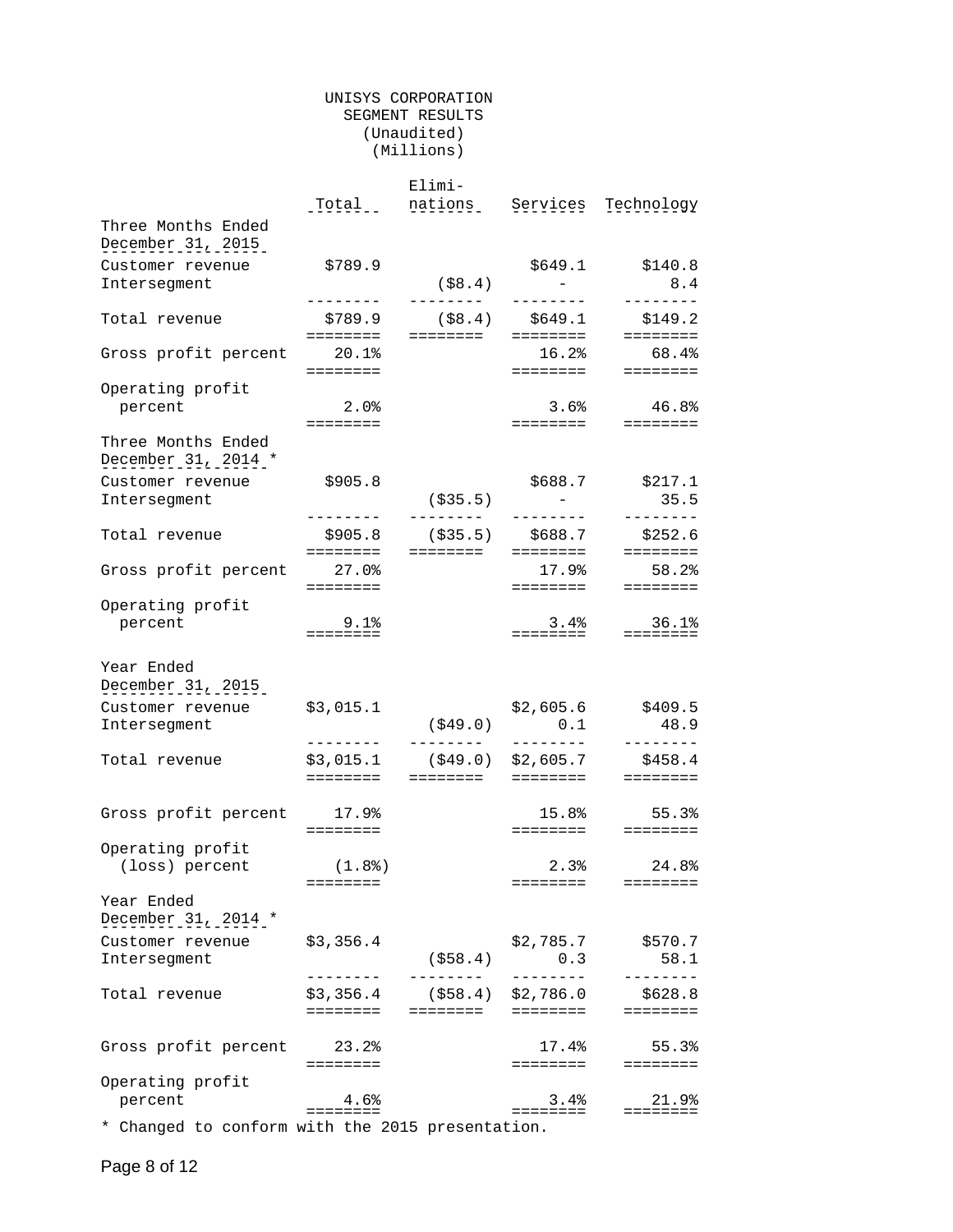#### UNISYS CORPORATION CONSOLIDATED BALANCE SHEETS (Unaudited) (Millions)

|                                                   | 2015<br>. <u>.</u>         | December 31, December 31,<br>2014<br>---------- |
|---------------------------------------------------|----------------------------|-------------------------------------------------|
| Assets                                            |                            |                                                 |
| Current assets                                    |                            |                                                 |
| Cash and cash equivalents                         | \$365.2                    | \$494.3                                         |
| Accounts and notes receivable, net<br>Inventories | 581.6                      | 619.3                                           |
| Parts and finished equipment                      | 20.9                       | 22.2                                            |
| Work in process and materials                     | 22.9                       | 24.5                                            |
| Deferred income taxes                             | 24.1                       | 16.4                                            |
| Prepaid expense and other                         |                            |                                                 |
| current assets                                    |                            | 121.0 140.6                                     |
| Total                                             |                            | 1, 135.7 1, 317.3                               |
| Properties                                        |                            | 876.6 1,059.4                                   |
| Less accumulated depreciation                     |                            |                                                 |
| and amortization                                  | 722.8                      | 890.7<br>----------                             |
| Properties, net                                   | 153.8<br>__________        | 168.7<br>__________                             |
| Outsourcing assets, net                           |                            | 182.0 150.9                                     |
| Marketable software, net                          | 138.5                      | 144.1                                           |
| Prepaid postretirement assets                     | 45.1                       | 19.9                                            |
| Deferred income taxes                             | 114.5                      | 154.6                                           |
| Goodwill                                          | 177.4                      | 183.9                                           |
| Other long-term assets                            | 196.2                      | 209.3                                           |
| Total                                             |                            | $$2,143.2$ $$2,348.7$                           |
| Liabilities and deficit                           |                            | =====================                           |
| Current liabilities                               |                            |                                                 |
| Notes payable                                     | \$65.8                     | \$0.0                                           |
| Current maturities of long-term debt              | 11.0                       | 1.8                                             |
| Accounts payable                                  | 219.3                      | 262.5                                           |
| Deferred revenue                                  | 335.1                      | 348.3                                           |
| Other accrued liabilities                         | 339.3                      | 385.1                                           |
| Total                                             | 970.5                      | 997.7                                           |
| Long-term debt                                    | 235.5                      | 222.2                                           |
| Long-term postretirement liabilities              | 2,111.3                    | 2,369.9                                         |
| Long-term deferred revenue                        | 123.3                      | 119.5                                           |
| Other long-term liabilities                       | 81.2                       | 91.8                                            |
| Commitments and contingencies                     |                            |                                                 |
| Total deficit                                     | (1, 378.6)<br>. <i>.</i> . | (1, 452.4)<br>----------                        |
| Total                                             | \$2,143.2                  | \$2,348.7                                       |
|                                                   | ==========                 | ==========                                      |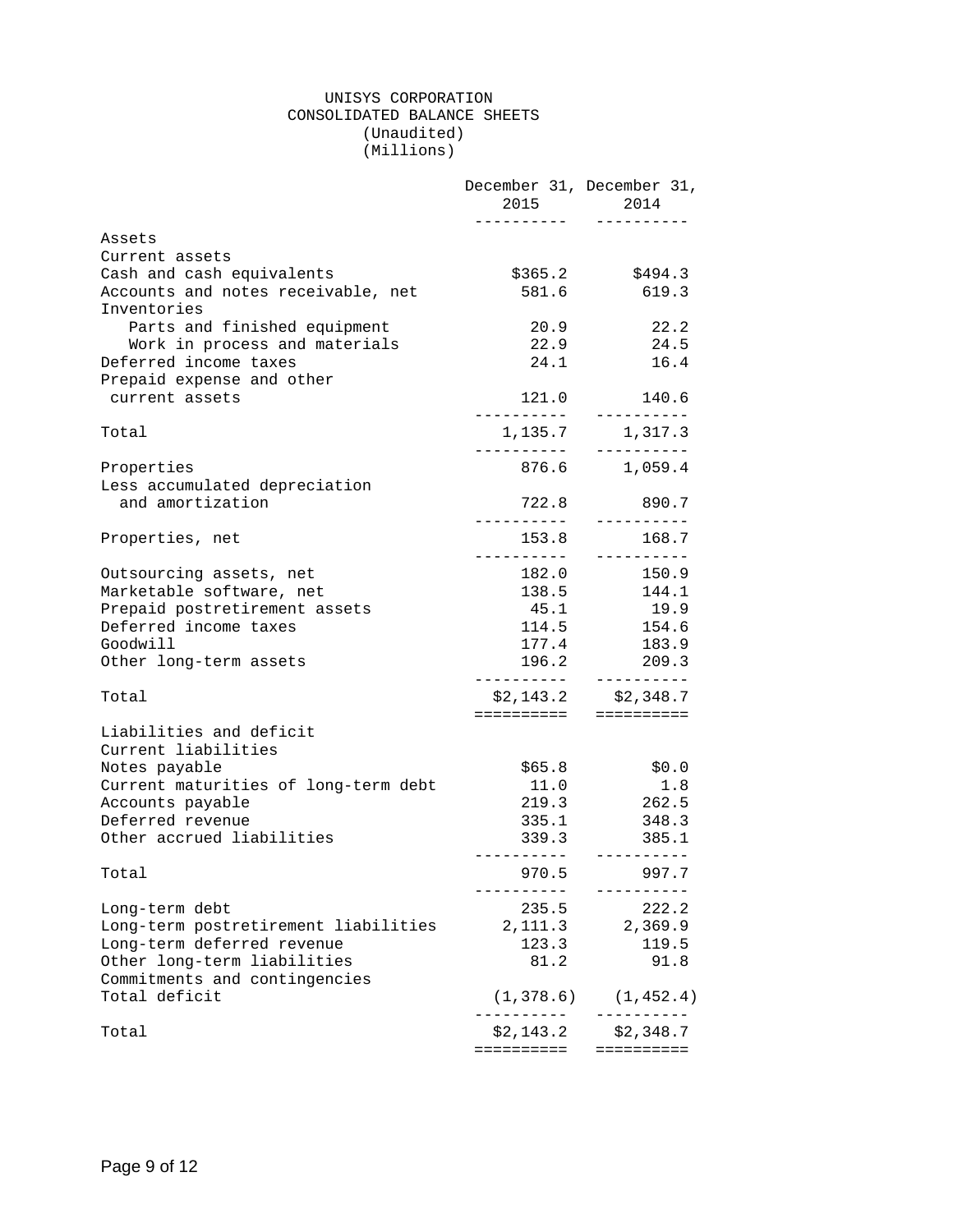#### UNISYS CORPORATION CONSOLIDATED STATEMENT OF CASH FLOWS (Unaudited)

(Millions)

|                                                         | Year Ended<br>December 31 |                         |
|---------------------------------------------------------|---------------------------|-------------------------|
|                                                         | 2015                      | 2014                    |
| Cash flows from operating activities                    |                           |                         |
| Consolidated net (loss) income                          | ( \$103.2)                | \$59.3                  |
| Add (deduct) items to reconcile consolidated net (loss) |                           |                         |
| income to net cash provided by operating activities:    |                           |                         |
| Foreign currency transaction loss                       | 8.4                       | 7.4                     |
| Employee stock compensation                             | 9.4                       | 10.4                    |
| Depreciation and amortization of properties             | 57.5                      | 52.0                    |
| Depreciation and amortization of                        |                           |                         |
| outsourcing assets                                      | 55.7                      | 58.1                    |
| Amortization of marketable software                     | 66.9                      | 58.5                    |
| Other non-cash operating activities                     | 4.6                       | 7.8                     |
| Disposals of capital assets                             | 9.7                       | 1.8                     |
| Gain on sale of business                                | $\overline{\phantom{0}}$  | (0.7)                   |
| Pension contributions                                   |                           | $(148.3)$ $(183.4)$     |
| Pension expense                                         | 108.7                     | 73.8                    |
| Decrease in deferred                                    |                           |                         |
| income taxes, net                                       |                           | $1.2$ 24.8              |
| Increase in receivables, net                            |                           |                         |
|                                                         |                           | $(11.5)$ $(14.3)$       |
| (Increase) decrease in inventories                      | (3.7)                     | 6.3                     |
| (Decrease) increase in accounts payable                 |                           |                         |
| and other accrued liabilities                           |                           | $(61.1)$ 14.4           |
| Decrease in other liabilities                           | (7.5)                     | (31.1)                  |
| Decrease (increase) in other assets                     | $-14.4$                   | $-223.7)$               |
| Net cash provided by operating activities               | $\frac{1}{2}$ 1.2         | 121.4                   |
| Cash flows from investing activities                    |                           |                         |
| Proceeds from investments                               | 3,831.6                   | 5,654.0                 |
| Purchases of investments                                |                           | $(3,806.2)$ $(5,640.3)$ |
| Investment in marketable software                       |                           | $(62.1)$ $(73.6)$       |
| Capital additions of properties                         |                           | $(49.6)$ $(53.3)$       |
| Capital additions of outsourcing assets                 |                           | $(102.0)$ $(85.9)$      |
| Other                                                   |                           | $-22.4$ $-2.8$          |
| Net cash used for investing activities                  |                           | $(177.9)$ $(195.3)$     |
| Cash flows from financing activities                    |                           |                         |
|                                                         |                           |                         |
| Purchases of common stock                               |                           | (35.7)                  |
| Payments of long-term debt                              | (10.4)                    |                         |
| Dividends paid on preferred shares                      |                           | (4.0)                   |
| Proceeds from exercise of stock options                 | 3.7                       | 3.4                     |
| Proceeds from issuance of long-term debt                | 31.8                      |                         |
| Net proceeds from short-term borrowings                 | 65.8                      |                         |
| Financing fees                                          | $-(-3)$                   | (.6)                    |
| Net cash provided by (used for)                         |                           |                         |
| financing activities                                    | $-90.6$                   | $- (36.9)$              |
|                                                         |                           |                         |
| Effect of exchange rate changes on cash                 |                           |                         |
| and cash equivalents                                    | (43.0)                    | (34.7)                  |
| Decrease in cash and cash equivalents                   | (129.1)                   | (145.5)                 |
| Cash and cash equivalents, beginning of period 494.3    |                           | 639.8                   |
|                                                         |                           |                         |
| Cash and cash equivalents, end of period                | \$365.2                   | \$494.3                 |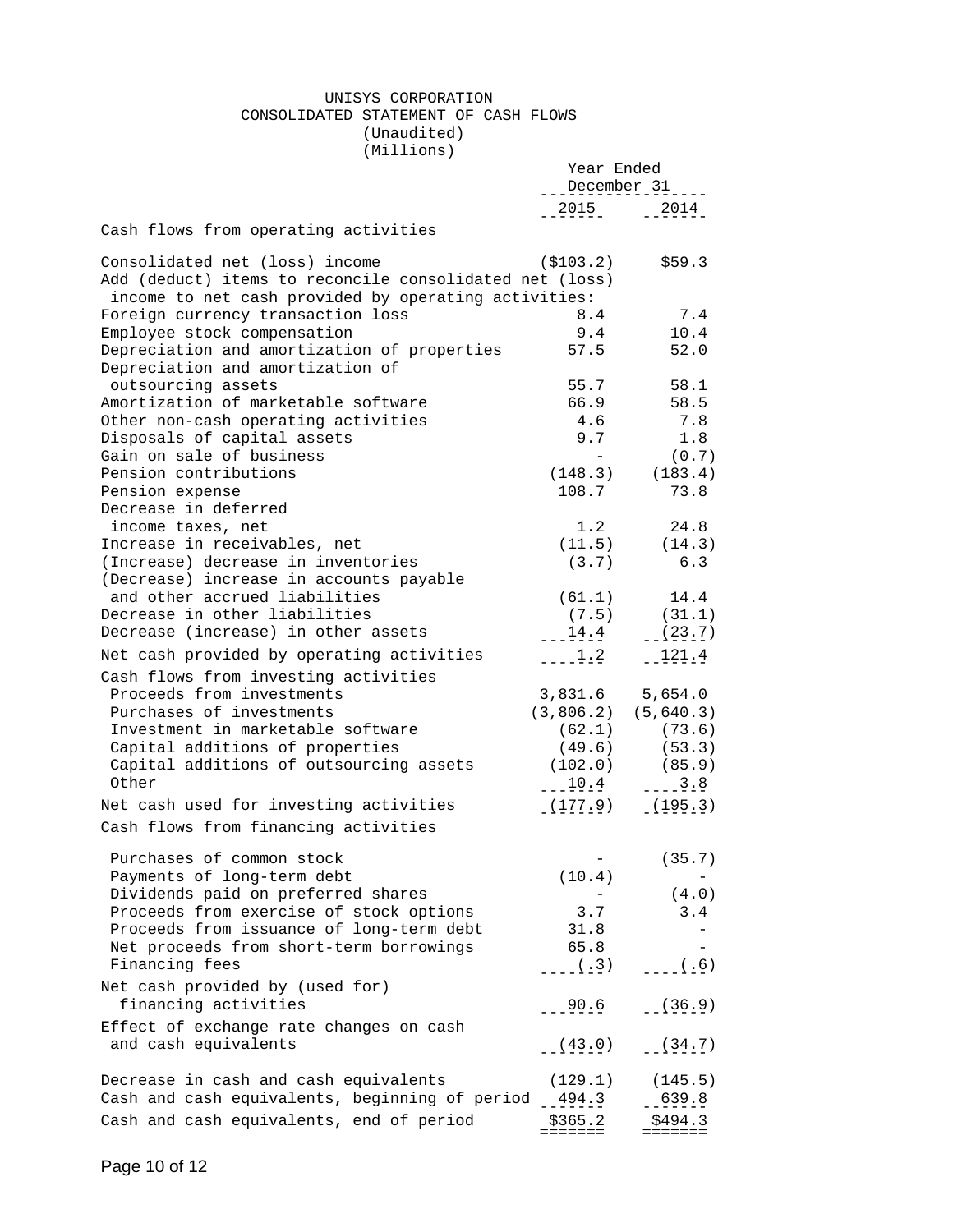|                                                               | (1)                                              |                                     |
|---------------------------------------------------------------|--------------------------------------------------|-------------------------------------|
|                                                               | UNISYS CORPORATION                               |                                     |
| RECONCILIATION OF SELECTED GAAP MEASURES TO NON-GAAP MEASURES |                                                  |                                     |
|                                                               | (Unaudited)<br>(Millions, except per share data) |                                     |
|                                                               |                                                  |                                     |
|                                                               | Three Months Ended                               | Year Ended                          |
|                                                               |                                                  | December 31, 2015 December 31, 2015 |
| GAAP net income (loss)                                        |                                                  |                                     |
| attributable to Unisys Corporation                            |                                                  |                                     |
| common shareholders                                           | \$1.1                                            | ( \$109.9)                          |
|                                                               |                                                  |                                     |
| Cost reduction and other expense,                             |                                                  |                                     |
| net of tax                                                    | 51.5                                             | 116.5                               |
| Pension expense, net of tax _____ 26.7                        |                                                  | $-2206.6$                           |
| Non-GAAP net income                                           |                                                  |                                     |
| attributable to Unisys Corporation                            |                                                  |                                     |
| common shareholders                                           | 79.3                                             | 113.2                               |
|                                                               |                                                  |                                     |
| Add preferred stock dividend ____0.0                          |                                                  | $  -$ 0.0                           |
| Non-GAAP net income                                           |                                                  |                                     |
| attributable to Unisys                                        |                                                  |                                     |
| Corporation for diluted                                       |                                                  |                                     |
| earnings per share                                            | \$79.3<br><b>EEEEEEEE</b>                        | \$113.2<br>========                 |
| Weighted average                                              |                                                  |                                     |
| shares (thousands)                                            | 49,937                                           | 49,905                              |
|                                                               |                                                  |                                     |
| Plus incremental shares from assumed conversion:              |                                                  |                                     |
| Employee stock plans                                          | 112                                              | 150                                 |
| Preferred stock                                               | $-----0$                                         | $-----0$                            |
| GAAP adjusted weighted                                        |                                                  |                                     |
| average shares                                                | 50,049<br><b>EEEEEEEE</b>                        | $=$ = $=$ = $=$ = $=$ = $=$         |
| Diluted earnings per share                                    |                                                  |                                     |
|                                                               |                                                  |                                     |
| GAAP basis<br>GAAP net income (loss)                          |                                                  |                                     |
| attributable to Unisys                                        |                                                  |                                     |
| Corporation for diluted                                       |                                                  |                                     |
| earnings per share                                            | \$1.1                                            | ( \$109.9)                          |
|                                                               |                                                  |                                     |
| Divided by adjusted weighted                                  |                                                  |                                     |
| average shares                                                | 50,049                                           | 49,905                              |
| GAAP earnings (loss)                                          |                                                  |                                     |
| per diluted share                                             | – \$ .02<br>========                             | (\$ 2.20)<br>========               |
| Non-GAAP basis                                                |                                                  |                                     |
| Non-GAAP net income                                           |                                                  |                                     |
| attributable to Unisys                                        |                                                  |                                     |
| Corporation for diluted<br>earnings per share                 | \$79.3                                           | \$113.2                             |
|                                                               |                                                  |                                     |
| Divided by Non-GAAP adjusted                                  |                                                  |                                     |
| weighted average shares                                       | 50,049                                           | 50,055                              |
|                                                               |                                                  |                                     |
| Non-GAAP earnings                                             |                                                  |                                     |
| per diluted share                                             | \$1.58                                           | \$2.26                              |